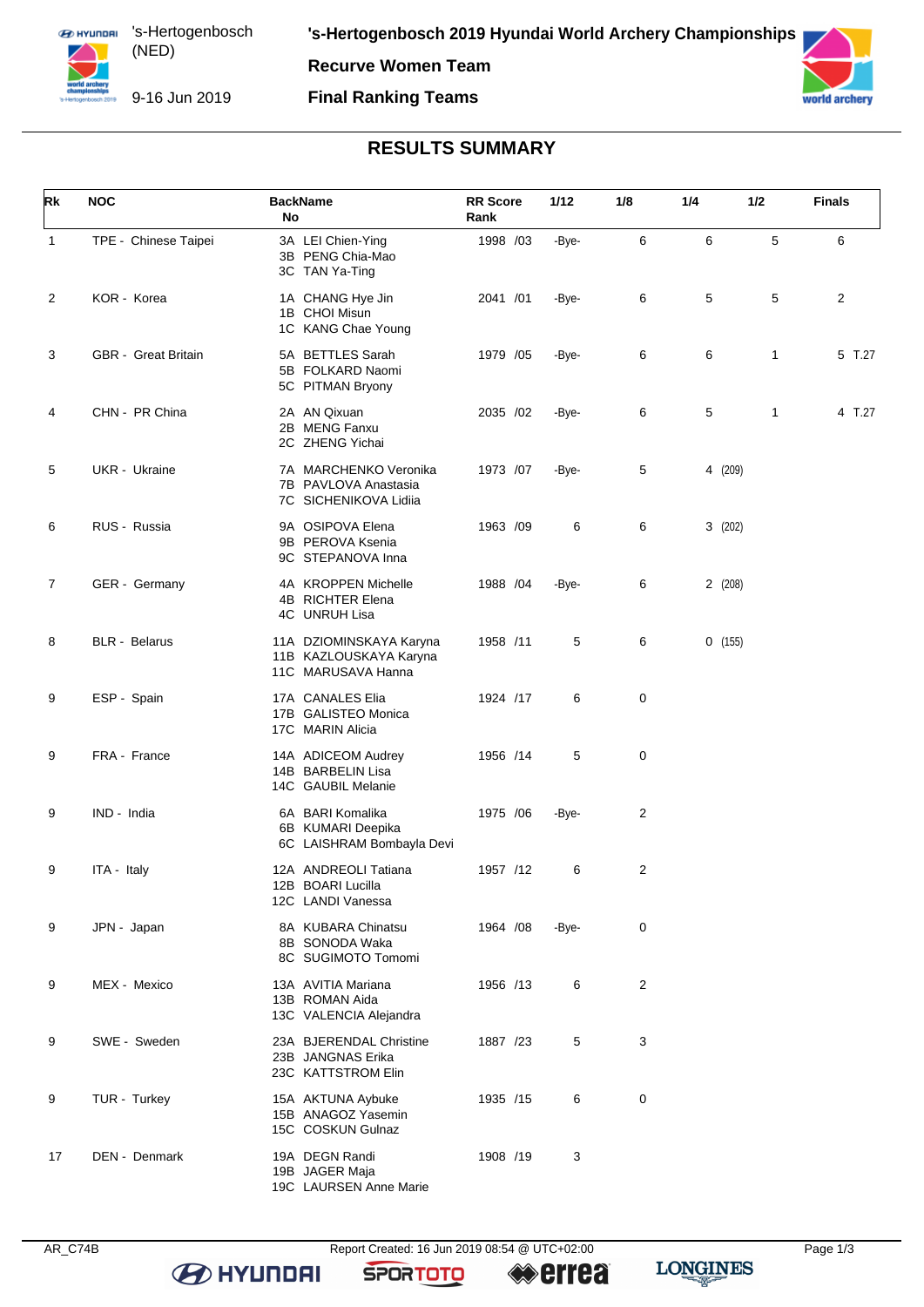**Recurve Women Team**

#### **Final Ranking Teams**



## **RESULTS SUMMARY**

| Rk | <b>NOC</b>          | <b>BackName</b><br>No                                                                  | <b>RR</b> Score<br>Rank | 1/12           | 1/8 | 1/4 | 1/2 | Finals |
|----|---------------------|----------------------------------------------------------------------------------------|-------------------------|----------------|-----|-----|-----|--------|
| 17 | EST - Estonia       | 18A LILIENTHAL Triinu<br>18B NURMSALU Laura<br>18C PARNAT Reena                        | 1913 /18                | 2              |     |     |     |        |
| 17 | IRI - IR Iran       | 20A ALIPOOR Niloofar<br>20B NEMATI Zahra<br>20C SHOJAMEHR Shiva                        | 1901 /20                | 2              |     |     |     |        |
| 17 | MGL - Mongolia      | 21A ALTANGEREL Enkhtuya<br>21B BISHINDEE Urantungalag<br>21C GANBOLD Uyanga            | 1898 /21                | 0              |     |     |     |        |
| 17 | POL - Poland        | 22A FARASIEWICZ Karolina<br>22B LESNIAK Natalia<br>22C ZYZANSKA Sylwia                 | 1896 /22                | 1              |     |     |     |        |
| 17 | THA - Thailand      | 24A INKHAM Nattapat<br>24B KHUNHIRANCHAIYO Narisara<br>24C PHUTDEE Waraporn            | 1877 /24                | 0              |     |     |     |        |
| 17 | USA - USA           | 10A KAUFHOLD Casey<br>10B LORIG Khatuna<br>10C MICKELBERRY Erin                        | 1959 /10                | 1              |     |     |     |        |
| 17 | VIE - Vietnam       | 16A DO THI ANH Nguyet<br>16B LOC Thi Dao<br>16C NGUYEN Thi Phuong                      | 1929 /16                | $\overline{2}$ |     |     |     |        |
| 25 | COL - Colombia      | 25A ACOSTA GIRALDO Valentina<br>25B RENDON Ana Maria<br>25C SEPULVEDA Maira            | 1874 /25                |                |     |     |     |        |
| 26 | MAS - Malaysia      | 26A ABDUL HALIL Nur Afisa<br>26B GHAPAR Nur Aliya<br>26C LOKE Shin Hui                 | 1871 /26                |                |     |     |     |        |
| 27 | <b>BRA - Brazil</b> | 27A DOS SANTOS Ane Marcelle<br>27B MACHADO Ana<br>27C PAULINO DOS SANTOS Graziela      | 1860 /27                |                |     |     |     |        |
| 28 | KAZ - Kazakhstan    | 28A ASKAROVA Karakoz<br>28B IGIBAYEVA Gaukhar<br>28C ILYASSOVA Alina                   | 1856 /28                |                |     |     |     |        |
| 29 | AUS - Australia     | 29A BRIDGER Deonne<br>29B HAYWOOD Sarah<br>29C MAXWORTHY Belinda                       | 1848 /29                |                |     |     |     |        |
| 30 | INA - Indonesia     | 30A CHOIRUNISA Diananda<br>30B KUSUMAWARDANI Titik<br>30C LESTARI Linda                | 1844 /30                |                |     |     |     |        |
| 31 | PHI - Philippines   | 31A BIDAURE Pia Elizabeth Angela<br>31B HONGITAN Kareel Meer<br>31C TAGLE Nicole Marie | 1837 /31                |                |     |     |     |        |
| 32 | NED - Netherlands   | 32A BAYARDO Gabriela<br>32B LAAN Sarina<br>32C VISSER Sietske                          | 1836 /32                |                |     |     |     |        |
| 33 | GEO - Georgia       | 33A ARJEVANIDZE Ira<br>33B NARIMANIDZE Khatuna<br>33C PHUTKARADZE Tsiko                | 1835 /33                |                |     |     |     |        |
| 34 | AZE - Azerbaijan    | 34A GASIMOVA Ozay<br>34B RAMAZANOVA Yaylagul<br>34C SIMONOVA Svetlana                  | 1829 /34                |                |     |     |     |        |

AR\_C74B Report Created: 16 Jun 2019 08:54 @ UTC+02:00 Page 2/3

**SPORTOTO** 

**errea** 

**LONGINES**